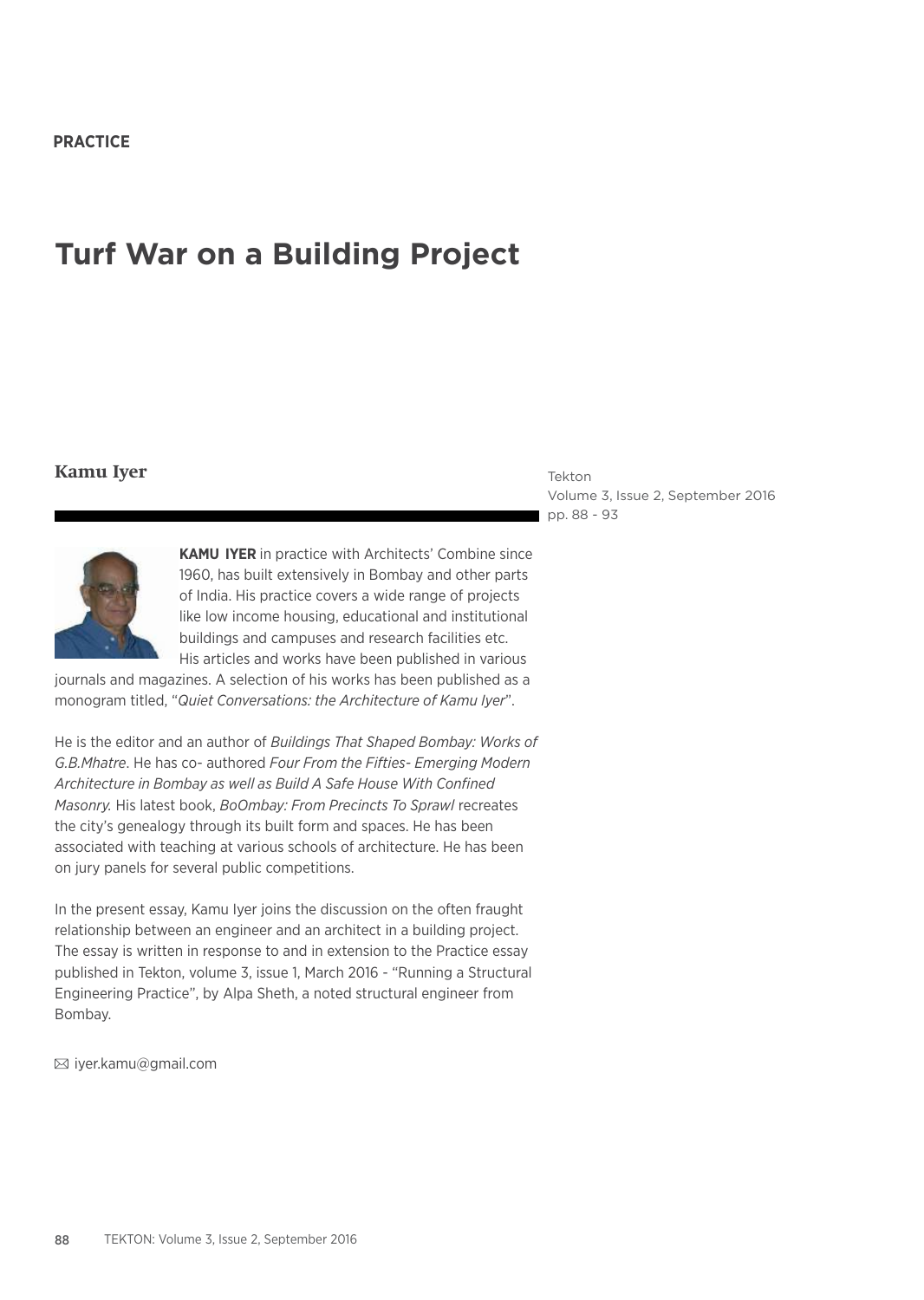In her essay, "Running a Structural Engineering Practice", published in Tekton, volume 3, issue 1, Alpa Sheth has raised some pertinent questions to ponder over. In this essay, I attempt to discuss a few of them. She starts by wondering if the state of practice today has reduced the role of the structural engineer to that of a technician. One can say that the roles of the architect and the structural engineer in a project are only vaguely defined as are also the different aspects of a project. The architectural design and its details, the civil engineering and its specialised structural design aspects overlap so much that the lines between them are blurred. This brings about some ambiguity in responsibilities, share of credit or discredit and professional charges for each member of the team. Architects take the lion's share of the credit, acknowledging, often grudgingly, the part played by other members of the team.

Is this a present day phenomenon or was it so from the time an architect was brought in to design more than just the facade of a building? In India, the architect as a professional came with the British. Till then the master builder designed and constructed the building. He knew the materials he worked with, their properties and potential. Buildings, even public ones, were built with load bearing walls, wood joists and boarding or stone slabs. The British introduced cast iron columns, steel joists and jack arch floors or brick vaults. Buildings constructed in the late nineteenth and early twentieth centuries were mostly designed by engineers who had a sense of architectural design. Likewise, architects had sufficient knowledge of structure and behaviour of materials to enable them, in small buildings, to size structural members. Often they depended on the wide experience of the builder.

# **Why is there a Dichotomy?**

Engineers then were trained in many aspects of civil engineering, which along with structural design of buildings included architectural design and drawing. The training was comprehensive and a student was exposed to a wide range of engineering issues. Likewise, architects were exposed to engineering aspects of building. The Public Works Department (PWD) in British times standardised and codified construction practices. "PWD Handbook" compiled by Capt. Fredrick Marryat was the first manual for reference by architects, engineers and students of architecture. But the handbook, in two volumes, did not include structural design as a separate section because it was not a specialised branch of civil engineering. It was as important as construction and its code of practice. After Independence, P.N. Khanna, in his almost encyclopaedic handbook of civil engineering, added a section on design of RCC structures. With RCC becoming the most preferred system of constructing the shell of a building, the structural engineer arrived as a specialist leaving the other engineering functions to be fulfilled by either the architect himself or other specialists appointed for the project. The edges between the architect's role and that of the structural engineer was being drawn, subtly in the beginning and harder later. One was a generalist while the other a specialist and both, needlessly, looked at projects through their own prisms. The dichotomy was entirely perceptual.

After all, both deal with the same things- order, harmony and proportion, principles that are abstract and yet real. Pier Luigi Nervi, in a lecture at the Institute of Engineers in 1959 said, "Design and proportion comes first. Maths comes after and that too for checking what you have done." H.G. Mahendra, a civil engineer of an earlier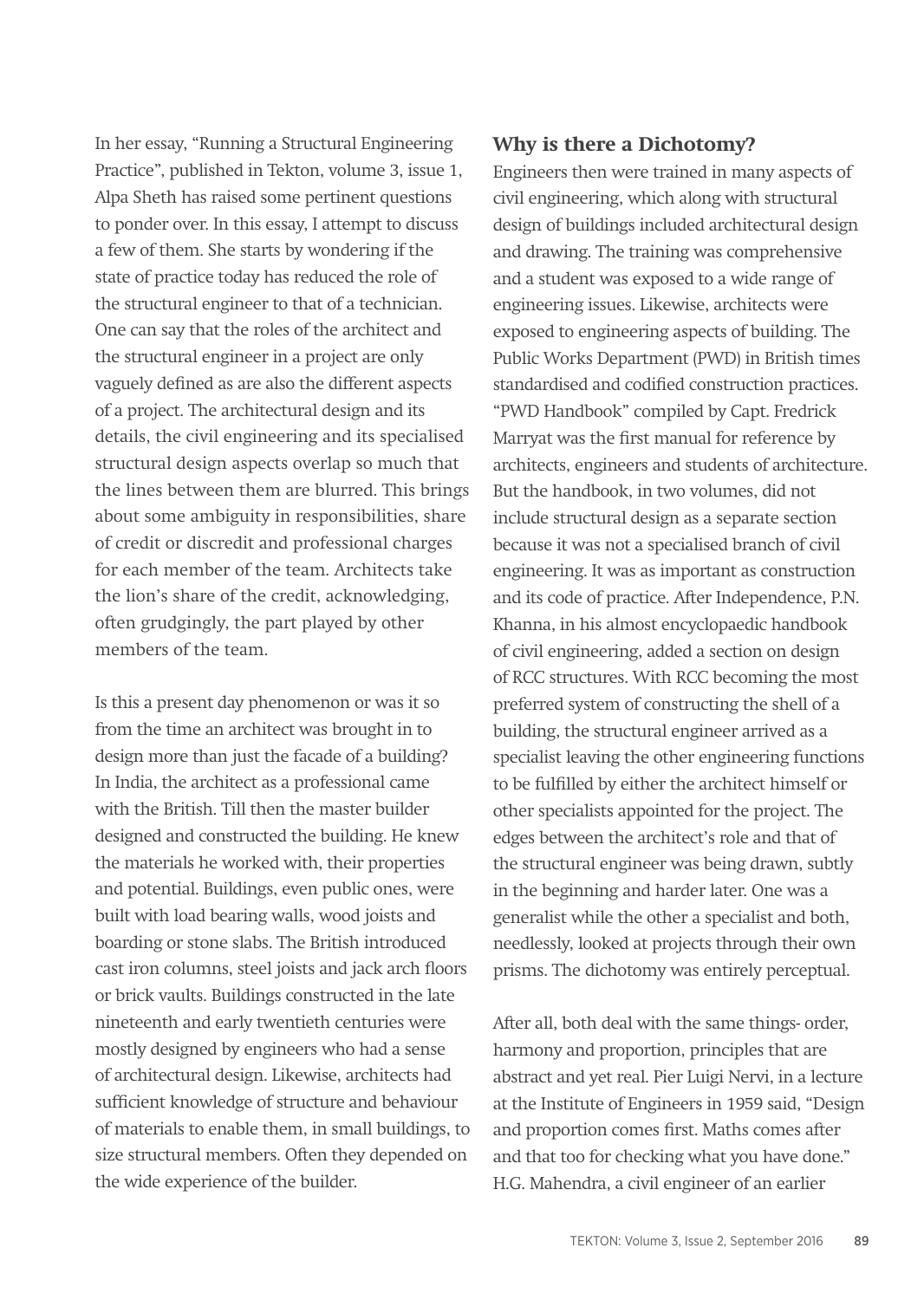generation, used to tell architects with whom he was associated in projects, that proportion was his concern too. He would say that the correctness of a structure would show in its proportions also. In other words, a structure has not only to be right; it also has to look right. It's only then that it works. What this engineer was saying found an echo in the words of a professor who told his students at the Sir J. J. School of Architecture, " Only a building that satisfies the mind and the eye can aspire to qualify as architecture." The similarity in the conceptions of both shows that there was no difference fundamentally.

So, as Alpa Sheth writes, a project, for a structural engineer, is as much a voyage of discovery as it is for an architect. For he or she too, like the architect is looking beneath the obvious. The engineer looks at the forces that have shaped the structure and at how the components behave, while the architect reflects on the spaces created, the elements that gave them form and how they work for the people he has designed them for. Both are looking for a deeper meaning in their work. Yet they lock horns without seeing what the real difference between them is. The architect, who starts with introspection into the nature of a programme, tries to achieve, through tangible means, a design that in the end evokes qualities that are immeasurable. The engineer deals only with tangibles. Even stresses and strains, forces and natural phenomena that he works with are quantifiable. His education is science based which dismisses intangibles as mere dreams. This, among others, could also be a reason for the engineer wanting to work directly for a client who, he thinks, understands better the rationality of his work and appreciates its importance, more than the architect does.

# **Looking Back in the Past**

To understand the cause of this mistrust, we need to look back at the time when the architect was a mere beautifier. Then buildings were either builder driven or engineer monitored. Both used either an architectural draftsman or architect to design the facade and architectural details of the interior. Many buildings were thus built in Bombay. The architect was considered to be a mere beautifier performing only a superficial function and therefore dispensable. When he was entrusted with more responsibilities and put in charge of a project, the engineer who considered the architect a dreamer, suddenly found him a poacher. The engineer thought it was the rare architect who used his head and the architect, now in a more serious role, said it was difficult to find an engineer with imagination. The disdain was mutual. The Builder who delivered a building using an architect and engineer as service providers to him, resented dilution of his hold over a client. That was the beginning of a turf war that prevails in some form or other even today.

## **Questions on Accountability**

It raises some important questions. Who is in charge of a project and who is accountable to whom? Are the members of a project team responsible for failure of their part of the project? Is accountability individual or joint?

These have not been answered satisfactorily so far despite several legal suits being filed against architects and engineers for some failure or the other. These have seldom been resolved because a failure is either due to a design fault or defective construction. Both are disputable and it is difficult to pinpoint a fault. Structural and engineering designs generally follow codes and err on the safe side. Moreover software eliminates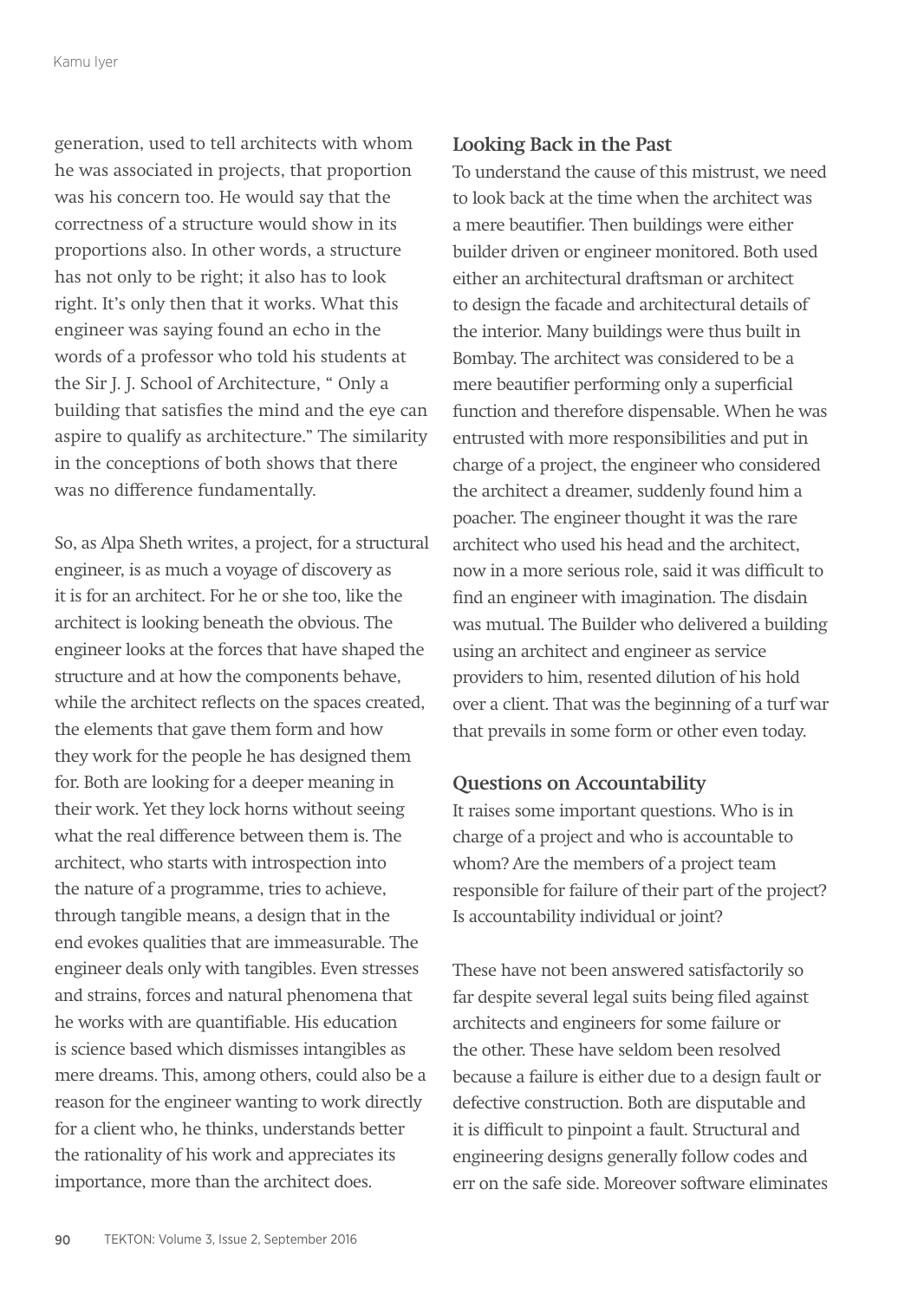fallibility to a great extent. Construction defects, unless they end in loss of life, and that too due to gross negligence, get condoned with penalties. PWD contracts in the British rule were loaded against the contractor. They were one sided where all responsibility for failure either due to design or construction was of the contractor. That was during the colonial rule. Alpa Sheth mentions two instances where the structural engineers rectified, at their cost, design flaws that were noticed after the work was completed. These were voluntary responses to a sense of professional obligation to a client. They were commendable but exceptions to the attitude of burying ones head in the sand, generally taken by professionals employed in building projects.

### **The Changing Nature of Building Practice**

Architectural practice today has become complex. Most projects have a plethora of specialists working on them. Even small buildings need the services of more than one consultant. This contrasts with practices of the past where even large projects were done with small teams. A structural engineer was an inseparable part of a team while services for electrical, air conditioning and plumbing were provided by specialised contractors or vendors who offered design services as a part of their tender. Structural designs were either paid for by the client or included as a separate item in the tender and the contractor paid for it. This had the approval of the client and adopted in small projects. Architects and engineers were trained to understand each other's work and it was natural for an architect to lead a team because being a generalist he did not have a blinkered view of things. That way, his experience of a project was more complete. The size of a project seldom mattered and even the large practices comprised

of big and small projects. Offices did not allocate specific man hours to a project nor was there a concept of monitoring internal office costs and relating them to the fee received. In the large practices, projects big or small, got attention from the principals of the firm.

The nature of practice for all professionals working on building projects has changed. It is increasingly competitive, commercially driven and strictly time bound. The big projects aspire to conform to a 'global image' that is a reflection of a consumerist culture. The corporate, developers, even the Government are driven by what they assume is globally accepted. This is identified with the "idiot glass box" and the characterless high rise buildings with nothing to boast of but their height.

#### **Way Forward**

In such a competitive ecosystem, how is a project to be done? Does an architect's education today equip him to give a vision to a project and lead a team of consultants skilled in their fields of specialisation, leaving them to give their best? Are engineers trained to see more than only their part of the project and understand the larger picture which the architect has drawn up?

The answer to both the above lies in the prevailing system of education. Alpa Sheth bemoans the decline of civil engineering as a programme preferred by students. Engineering education in India which started with colleges in Madras and Roorkee were designed to train subordinate engineers for major projects undertaken by the PWD. They were trained only to provide assistance to British engineers at a middle level. Today, barring the IITs and other such institutions, the education meted out at